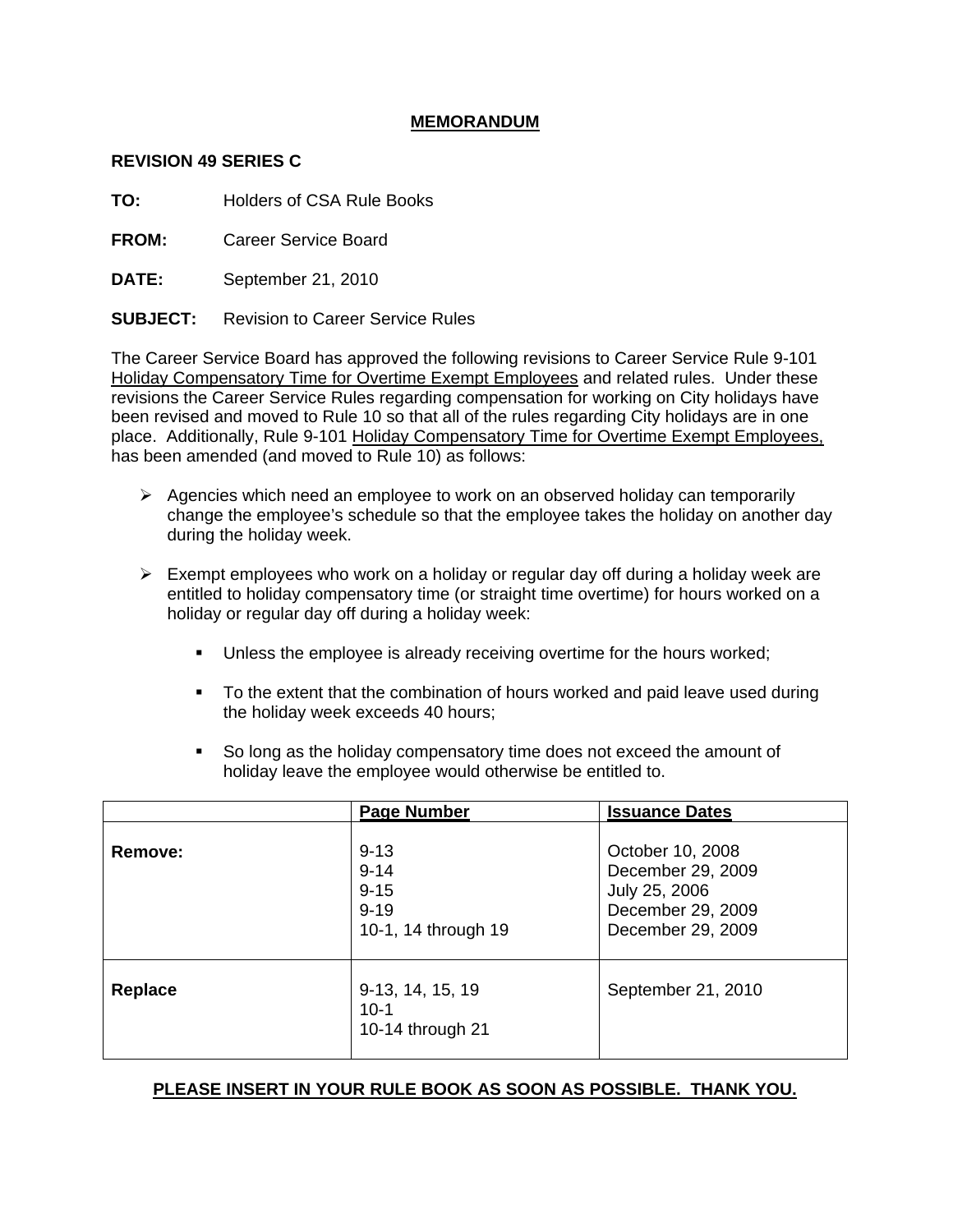9-72 Posting of Changes In Work Schedules (Re-numbered October 10, 2008; Rules Revision Memo 32C)

- A. If work schedules are changed, appointing authorities shall post such schedules so that affected employees are provided with adequate notice of the change in advance of the work week in which it is supposed to occur. However, appointing authorities may require an employee to arrive early or stay beyond his or her regular work schedule or return to work to provide essential City services without such notice. The determination of an essential City service shall be at the discretion of the appointing authority (Revised effective September 21, 2010; Rules Revision Memo 49C).
- B. Employees are permitted to request a temporary change in daily work schedules in order to accommodate personal needs. Appointing authorities have the discretion to grant this request based on the business needs of the department or agency.

# 9-73 Interruption of Work and Pay During City-wide Emergency (Effective June 8, 2007; Rules Revision Memo 20C: Re-numbered October 10, 2008; Rules Revision Memo 32C)

- A. An employee who is excused from work for the day or any part of the day when the work program is interrupted (e.g., because of weather) shall be considered to have worked the number of hours included in his or her regular daily schedule. An on-call employee who is called to work and not assigned because of an interruption or change in the work program shall be considered to have worked two (2) hours on that day.
- B. Work Interruptions during a Citywide Emergency Declared by the Mayor

In addition to pay for the interrupted work hours, employees who work during the hours of a City-wide emergency declared by the Mayor are eligible for compensation for working during hours attributed to the emergency condition as follows:

1. Non-exempt employees shall also receive pay for the actual time they work during the City-wide emergency. For purposes of determining if an employee is entitled to overtime, the work hours interrupted by the Citywide emergency shall be counted as time worked in addition to time actually worked and other amounts, such as paid holidays, periods of paid leave, or any discharge of compensatory time, as provided by the overtime provisions of this rule.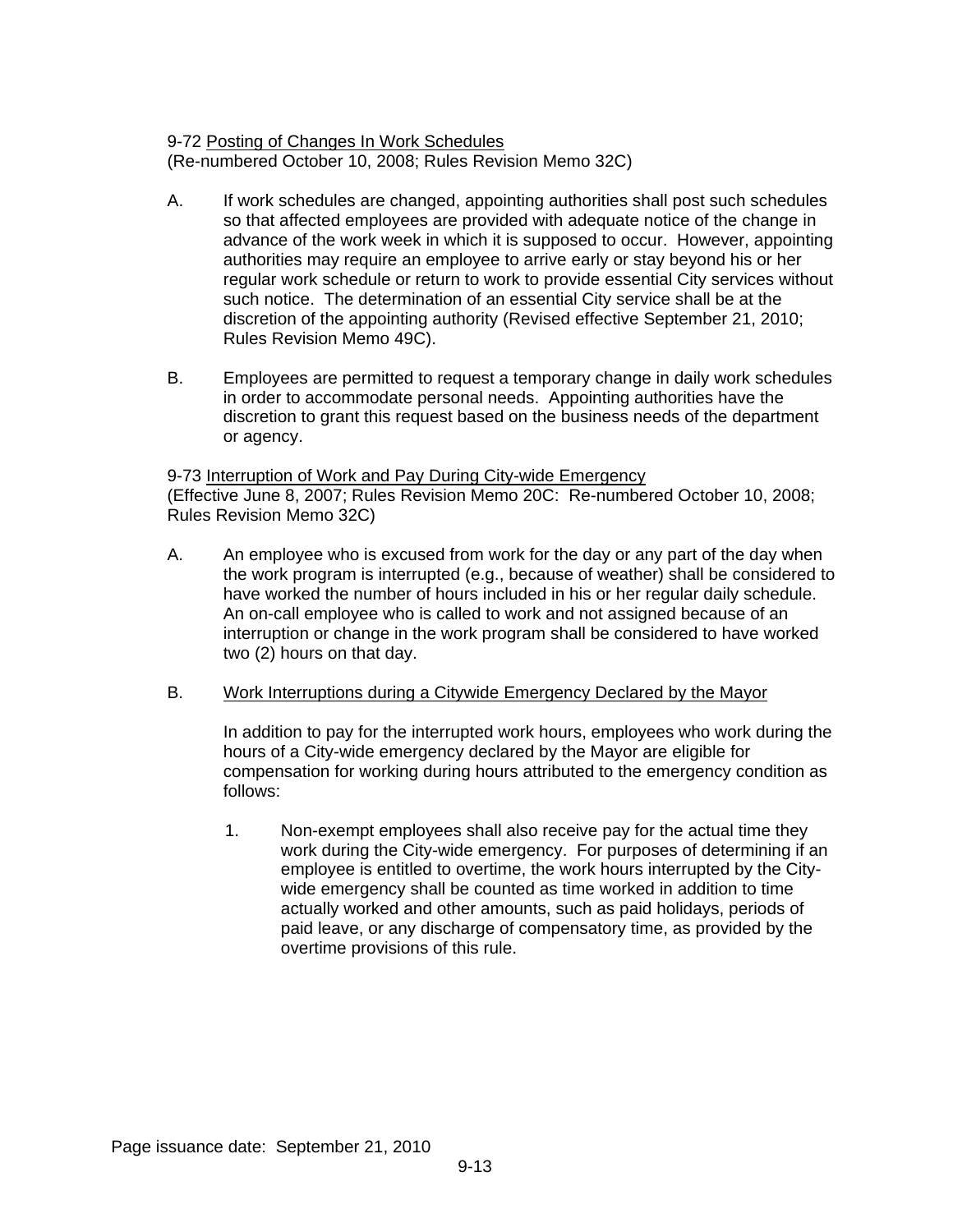3. When an appointing authority determines that the special work schedule has not served the best interests of the City, the appointing authority may discontinue the special work schedule and shall provide written notification to the Personnel Director.

### C. Ten hour schedule:

Under a ten hour schedule, employees are scheduled to work ten (10) hours per day, four (4) days per work week. Days off shall be scheduled consecutively wherever possible, provided, however, that one of the three (3) days off may be scheduled on any day during the work week in order to prevent staff shortages on any workday.

### D. Nine/eighty schedule:

Under a nine/eighty schedule, employees are scheduled to work nine (9) hours per day, four (4) days per work week, and four (4) hours on one day of the work week. The start and end date of the work week must be changed so that the work week does not contain more than forty (40) hours of scheduled work. This is accomplished by having the work week begin in the middle of the day on which the four (4) hour shift is scheduled, and end in the middle of that day a week later. This day is the flex day, upon which the employee will work eight (8) hours every other week, and will have off the rest of the time. Days off shall be scheduled consecutively wherever possible, provided, however, that the flex day may be scheduled on any day during the work week in order to prevent staff shortages on any workday.

# E. Alternate work schedules:

The appointing authority may establish an alternate work schedule when neither the standard work week nor any of the special work schedules set forth in this section permit the department or agency to provide necessary services.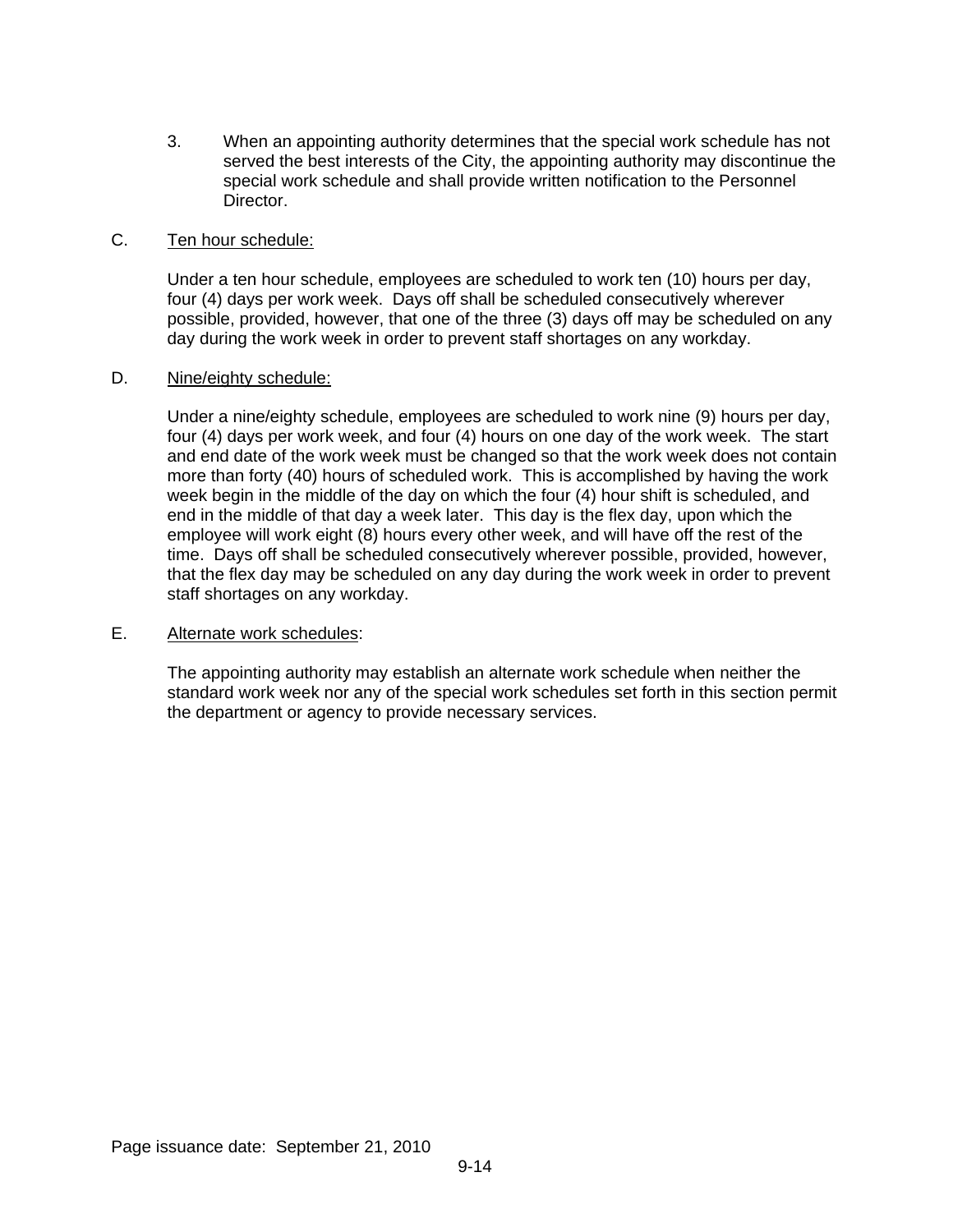# F. Telecommuting:

- 1. Telecommuting is the practice of working at home or from a site other than a department or agency's central workplace. It is a work alternative which appointing authorities may offer to or require of employees.
- 2. Telecommuting is not an employee benefit but an alternative method of meeting the City's needs. Telecommuting is a privilege and an appointing authority has the right to refuse to make telecommuting available to an employee and to terminate a telecommuting arrangement at any time.
- 3. Employees may express a desire not to telecommute and appointing authorities should consider employees' wishes along with the needs of the City in making a final determination.
- 4. Permission to telecommute shall be conditioned on compliance with the telecommuting guidelines established by the Personnel Director (see Appendix).

# Section 9-90 Overtime

# 9-91 Policy

- A. In accordance with the FLSA, all work performed in excess of forty (40) hours per week by non-exempt employees shall be designated overtime work for the purposes of compensation, subject to the following exceptions:
	- 1. Non-career employees working for seasonal recreational establishments that do not operate for more than seven months in any calendar year shall be exempt from overtime pay and shall be paid the straight time hourly rate for all hours worked in a work week, including all hours worked in excess of forty (40) hours per week.
	- 2. Non-career employees whose rates of pay are set by the community rate schedule established by ordinance shall be paid overtime according to that schedule. If the community rate schedule makes no provisions for overtime, such employees shall be paid overtime in accordance with Subsection 9-100.
- B. If a paid holiday, a period of paid leave, or discharge of compensatory time occurs during a work week, such time shall be counted as time worked when determining whether an employee has worked overtime. Time spent taking courses outside of the normal work day shall not be counted as time worked, even if the employee receives paid training leave to take the courses, unless the City has required the employee to take the course.
- C. Unpaid leave shall not count as time worked.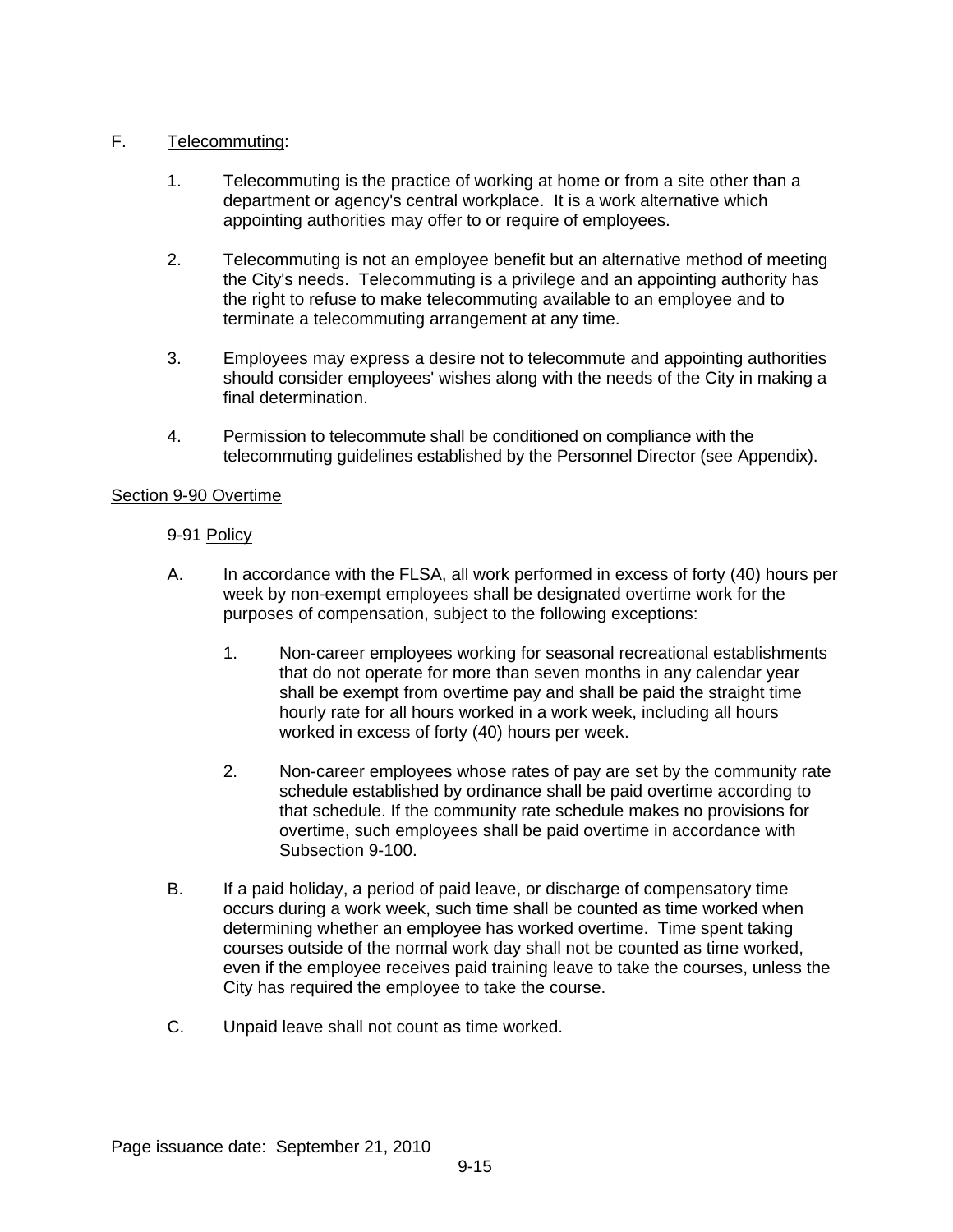2. How paid: Earned overtime compensation for employees in hourly positions shall be paid in cash.

# Section 9-110 Record Keeping

(Revised effective April 1, 2008; Rule Revision Memo 26C)

- A. Responsibility for maintaining time and compensation records may be vested in the Department of Finance, the CSA, or the agencies, as may be agreed among them from time to time.
- B. The content of these records shall be governed by guidelines established by CSA (see Appendix).
- C. These records shall be retained for a minimum of six (6) calendar years, in a location where they would be available for inspection within seventy-two (72) hours from the date when requested by the Wages and Hours Administrator or designees.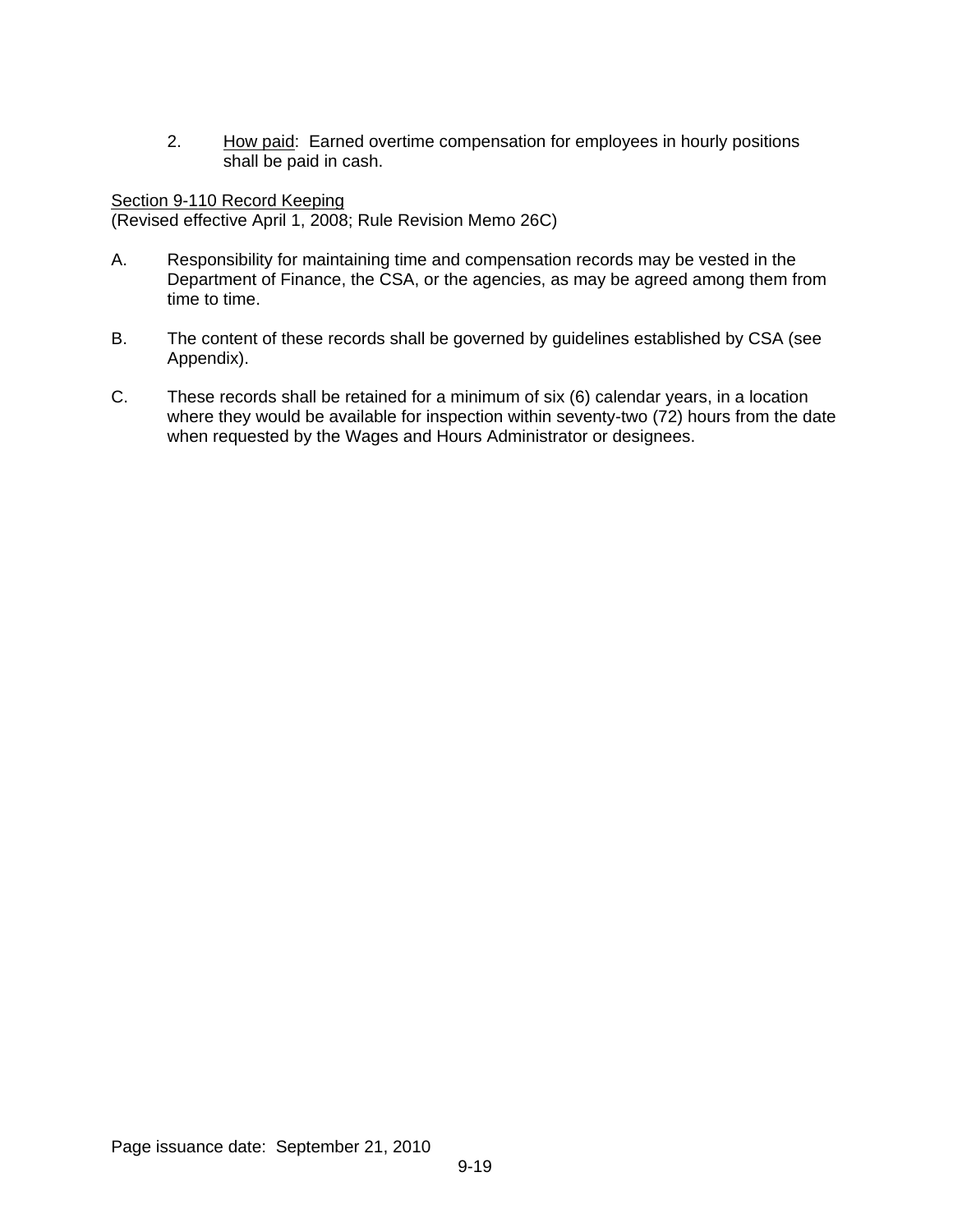#### **RULE 10 PAID LEAVE**

(Effective January 1, 2010; Rules Revision Memo 42C)

### Purpose statement:

The purpose of this rule is to provide guidelines and policies for administering the City's paid leave programs.

### Section 10-10 Definitions

- A. Leave: Any absence during regularly scheduled work hours. The following types of paid leave are officially established and shall be in effect unless otherwise provided by ordinance:
	- 1. Paid time off ("PTO") including bereavement;
	- 2. Sick and vacation including bereavement;
	- 3. Holiday;
	- 4. Military;
	- 5. Election;
	- 6. Court;
	- 7. Investigatory;
	- 8. Training;
	- 9. Compensatory;
	- 10. Administrative;
	- 11. Occasional time off.

(Revised effective September 21, 2010; Rule Revision Memo 49C)

B. Immediate family: Husband, wife, son, daughter, mother, father, grandmother, grandfather, grandchildren, brother, sister, son-in-law, daughter-in-law, mother-in-law, father-in-law, brother-in-law, sister-in-law, domestic partner, and the mother, father, son, daughter, brother, or sister of the domestic partner, as well as minor children for whom the employee or the employee's domestic partner provide day-to-day care and financial support.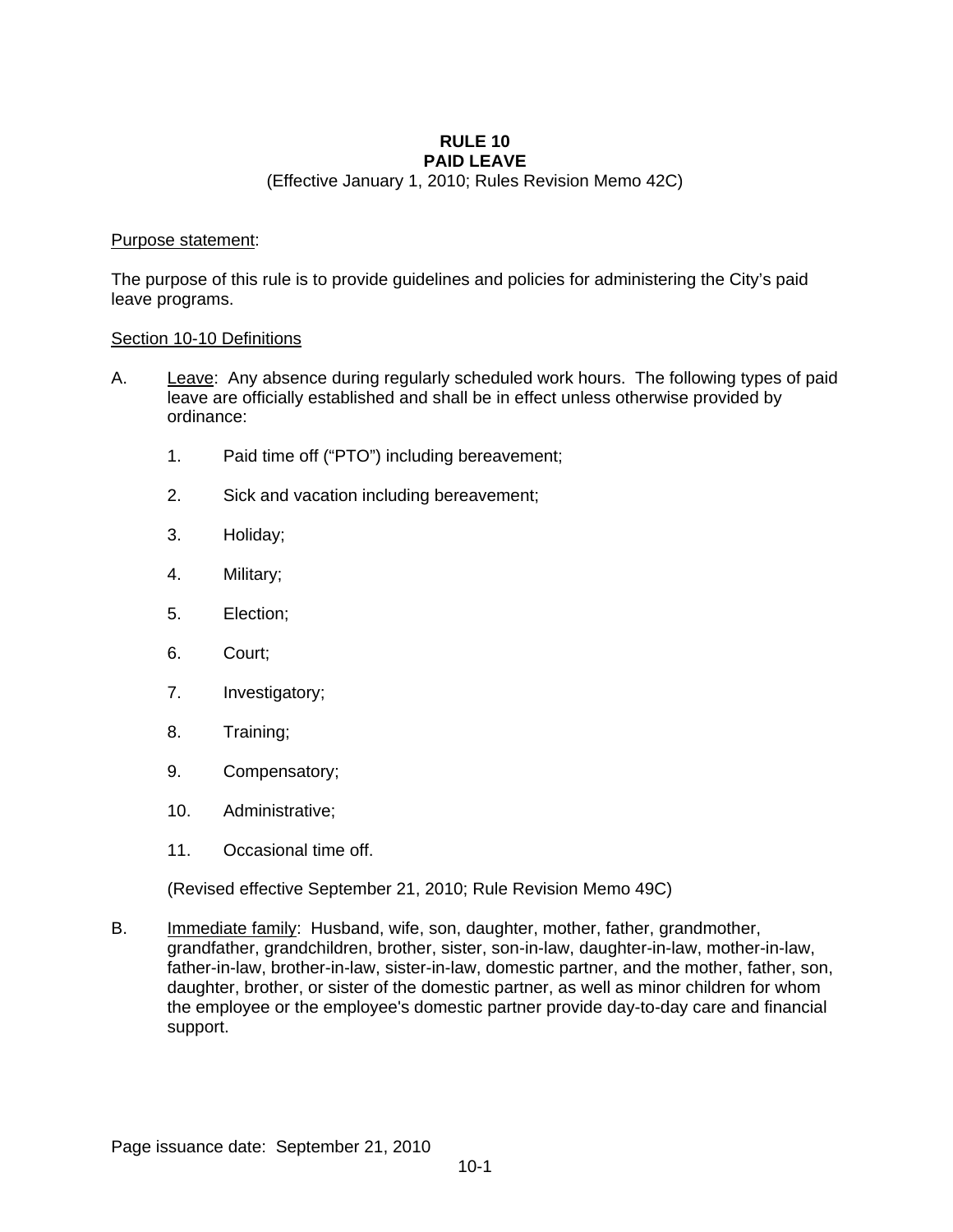# **SUMMARY OF THE PAID TIME OFF AND SICK AND VACATION ORDINANCES continued**

### **2. Re-instated employees**

Employees who were laid off while receiving paid sick and vacation leave benefits, and are re-instated under the Career Service Rules after December 31, 2009, will be enrolled in the PTO plan unless they elect in writing to continue to receive sick and vacation leave. Such election must be made within thirty (30) days of the effective date of the re-instatement.

# **Source: D.R.M.C. §18-123 (c)**

# **THIS SUMMARY IS PROVIDED FOR INFORMATIONAL PURPOSES AND IS NOT CONSIDERED A PART OF THE RULES.**

### 10-47 Effect of Re-instatement and Re-employment on PTO and Sick Leave Balance

An employee who is re-instated after a lay-off shall have sick leave that he or she was not paid for at the time of separation restored as follows:

- A. Employees who are enrolled in the PTO plan upon re-instatement may be able to convert sick leave that was lost at the time of lay-off to the special PTO bank. The amount that may be converted is based on the employee's accumulated sick leave at the time of separation. Up to one-half of this amount may be converted to the special PTO bank;
	- 1. So long as the amount converted does not exceed four hundred (400) hours, and
	- 2. After the sick leave the employee was paid for at the time of separation is deducted from this amount.
- B. Employees who elect to receive sick and vacation leave after re-instatement shall have all sick leave that he or she was not paid for at the time of separation restored to the employee's sick leave bank.
- C. An employee who is re-employed while his or her name is on a re-instatement list shall also be entitled to restoration of eligible sick leave under the terms of this subsection.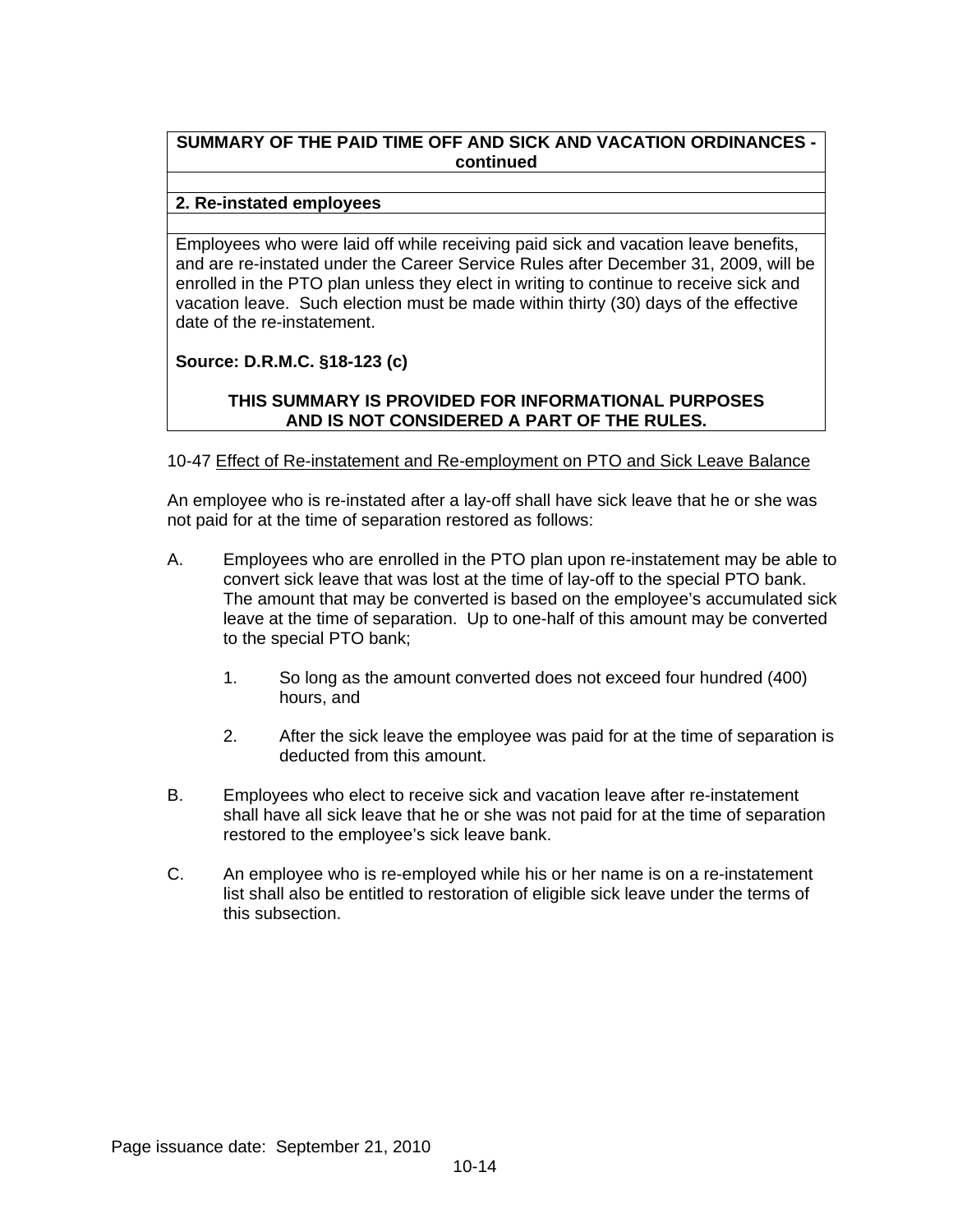Section 10-50 Paid Holiday Leave (Revised effective September 21, 2010; Rule Revision Memo 49C)

# **SUMMARY OF THE HOLIDAY ORDINANCE**

# **1. Eligibility:**

Excluded employees:

A. Part-time employees who are regularly scheduled to work less than twenty (20) hours per week;

B. Persons occupying or employed in on-call, temporary, or seasonal positions, or positions in which the incumbent is paid according to the community rate schedule; and

C. Employees who hold positions in classifications in the Undersheriff pay schedules.

# **Source: D.R.M.C. §18-141**

**2. Paid holidays** 

A. New Year's Day (January 1);

B. Martin Luther King Day (third Monday in January);

C. Washington's Birthday (third Monday in February);

D.Cesar Chavez Day (last Monday in March);

- E. Memorial Day (last Monday in May);
- F. Independence Day (July 4);
- G. Labor Day (first Monday in September);
- H. Veterans' Day (November 11);

I. Thanksgiving Day (fourth Thursday in November);

J. Christmas Day (December 25);

K. Personal holiday (one (1) personal holiday on a date agreed upon by the employee and the City to be used within the calendar year).

# **Source: D.R.M.C. §18-142**

# **THIS SUMMARY IS PROVIDED FOR INFORMATIONAL PURPOSES AND IS NOT CONSIDERED A PART OF THE RULES.**

Page issuance date: September 21, 2010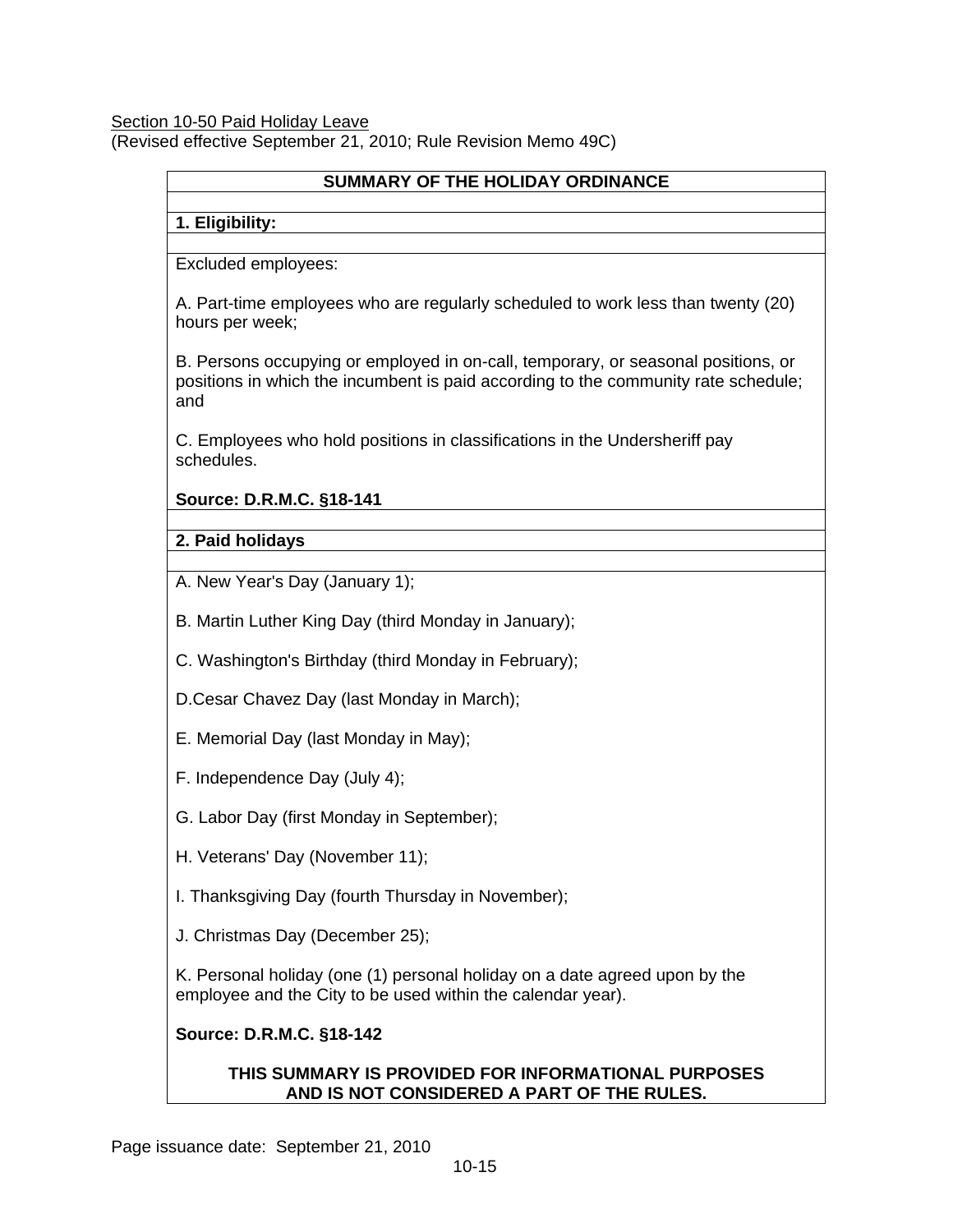# **SUMMARY OF THE HOLIDAY ORDINANCE - continued**

# **3. Observation of holiday**

A. If any of the holidays listed above falls on a Sunday, then the following Monday shall be considered as the holiday. If any of the holidays listed above falls on a Saturday, then the preceding Friday shall be considered as the holiday.

B. An employee may be required to work on a holiday in order to maintain essential services to the public.

### **Source: D.R.M.C. §18-143**

### **THIS SUMMARY IS PROVIDED FOR INFORMATIONAL PURPOSES AND IS NOT CONSIDERED A PART OF THE RULES.**

### 10-51 Amount of Paid Holiday Leave Received

- A. An eligible full-time employee shall receive eight (8) hours of paid holiday leave in a week in which a holiday occurs.
- B. An eligible part-time employee regularly scheduled to work at least twenty (20) hours per week shall receive paid holiday leave as follows:
	- 1. An employee who is regularly scheduled to work from twenty (20) to twenty-nine (29) hours per week shall receive four (4) hours of paid holiday leave.
	- 2. An employee who is regularly scheduled to work from thirty (30) to thirtynine (39) hours per week shall receive six (6) hours of paid holiday leave.

#### 10-52 Observing Holidays

- A. When a holiday falls on an employee's regular day off, it shall be observed as follows:
	- 1. If the holiday falls on the first day off, it shall be observed on the preceding workday.
	- 2. If the holiday falls on the second or third regular day off, it shall be observed on the next workday.
- B. Appointing authorities who require an employee to work on an observed holiday may schedule the employee's paid holiday leave to be taken on another day during that holiday week as long as the employee is provided with adequate notice of this change in advance of the holiday week.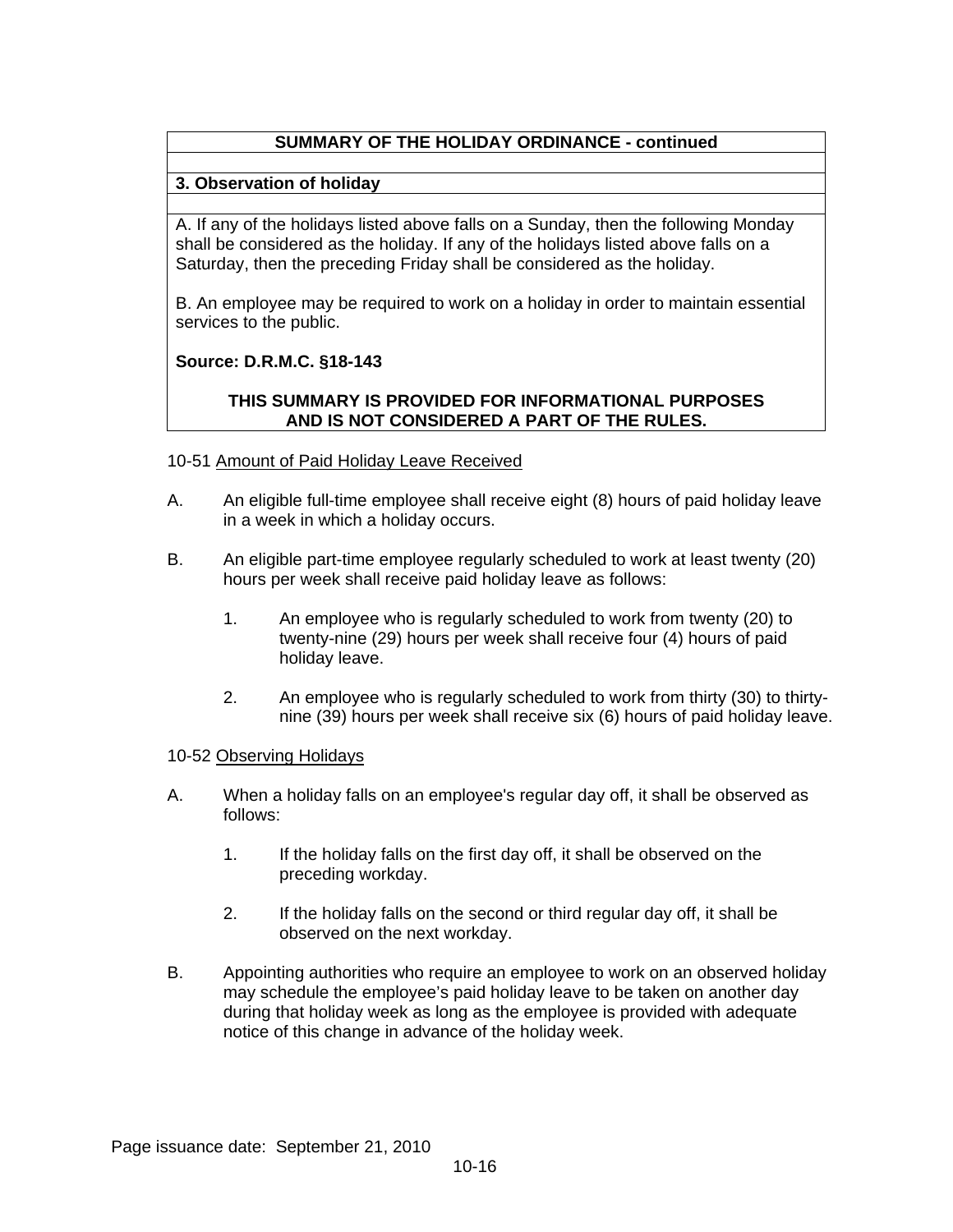# 10-53 Eligibility for Paid Holiday Leave

- A. Unless otherwise provided in Rule 11 **UNPAID AND EXTENDED LEAVE**, an eligible employee must be at work or on an authorized, paid leave on the scheduled workdays immediately preceding and immediately following the day on which the holiday is observed in order to receive paid holiday leave.
- B. Religious or other holidays not observed by the City may be granted in accordance with the rules governing paid and unpaid leave.

### 10-54 Holiday Pay for Employees on Special Work Schedules

If the holiday falls on an employee's regularly scheduled work day and the work day is scheduled to be more than eight hours long, one of the following choices shall be selected by the employee, subject to approval by the appointing authority, to make up for the difference between the length of the work day missed and the eight hours of paid holiday leave allowed:

- A. Hours may be deducted from the employee's administrative leave granted for exemplary performance, earned compensatory time, earned paid time off, or earned vacation leave;
- B. The employee may work additional hours within the work week; or
- C. The employee may take the hours as unpaid leave.

#### 10-55 Compensation for Hours Worked in a Holiday Week

- A. In a week in which a holiday occurs, full-time employees receive eight hours of holiday leave and are expected to work (or use leave) for the remaining thirty-two (32) hours. Part-time employees are expected to work (or use leave) during the time left after the employee's paid holiday leave is deducted from the hours they are normally expected to work in a week.
- B. In addition, employees in classifications in exempt pay schedules shall receive straight time holiday compensatory time for the hours the employee actually works:
	- 1. a. On the day the employee is scheduled to observe the holiday that week, or
		- b. On any of his or her scheduled days off in a week when a holiday occurs; and

The employee is not entitled, under Rule 9 **PAY ADMINISTRATION**, to receive overtime for working on the holiday or regularly scheduled day off in that holiday week.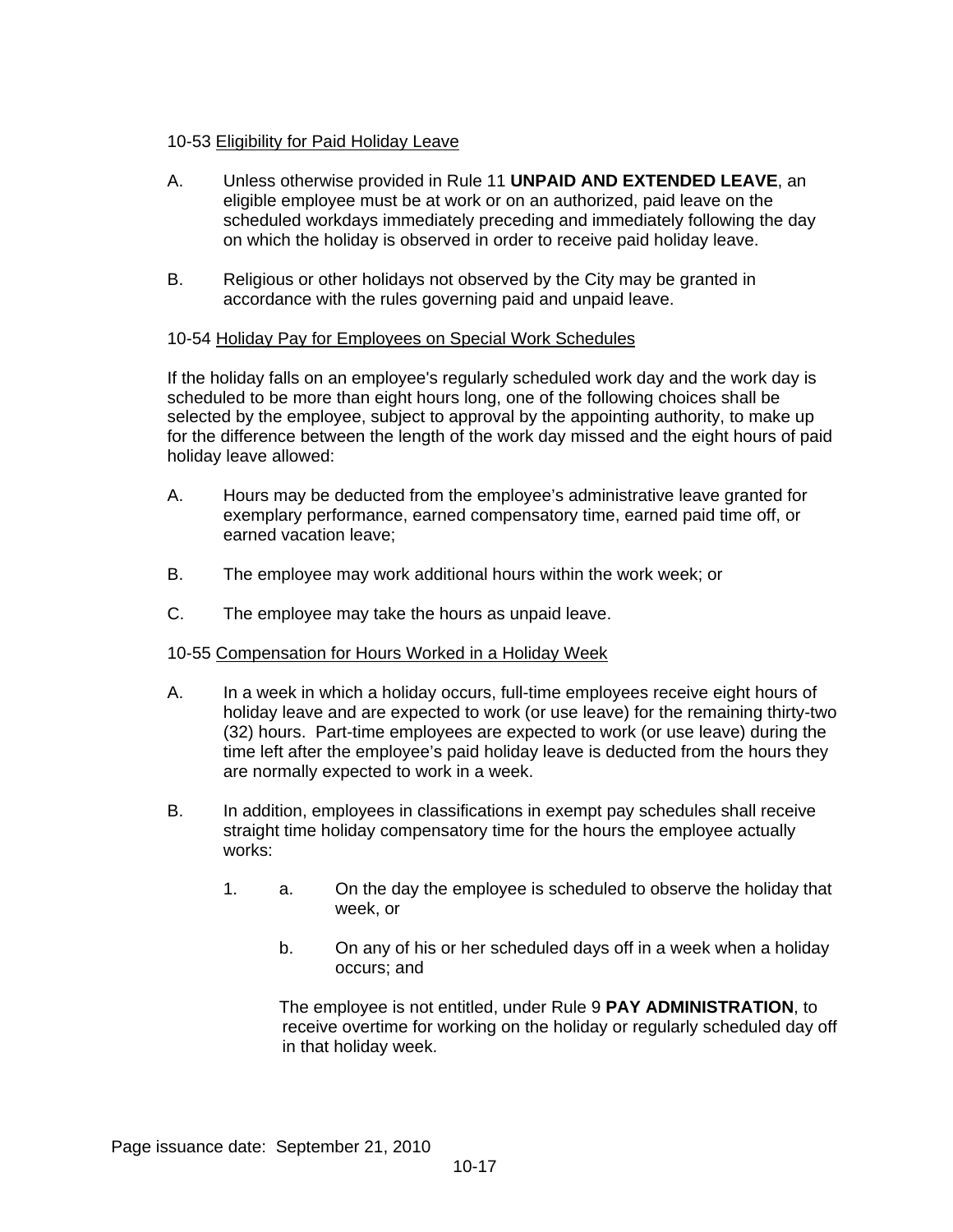- 2. In no event shall an employee receive more hours of holiday compensatory time than the employee would have been entitled to receive as paid holiday leave in a holiday week.
- 3. Employees shall only receive holiday compensatory time to the extent that the combination of hours worked and paid leave used (including paid holiday leave) during a holiday week exceeds forty (40) hours.
- 4. At the discretion of the appointing authority, straight time pay may be substituted for the holiday compensatory time. Holiday compensatory time may be taken at any time mutually convenient to the employee and the appointing authority. However, all accrued holiday compensatory time shall be used by March  $31<sup>st</sup>$  of each calendar year or paid out in cash by the final pay period of April of that year.

### 10-56 Appointment or separation on a holiday

The appointment or separation of an employee shall not be effective on a holiday unless it is a scheduled workday for the employee.

Section 10-60 Other Paid Leave (Re-numbered September 21, 2010; Rules Revision Memo 49C)

10-61 Paid Military Leave

- A. All probationary and career status employees in the Career Service shall be eligible for up to fifteen (15) days, but not to exceed one hundred twenty (120) hours of paid military leave each calendar year for the time the employee is engaged in military training or service.
- B. Notification Requirement: Employees engaged in military service or training requiring military leave shall provide notice in advance to their appointing authority, when possible. If the employee is unable to provide advance notice because of military necessity, the employee may give notice after starting duty.
- C. Employees who continue in military service beyond the time for which paid military leave is allowed shall be placed on unpaid military leave, which is covered by Rule 11 **UNPAID AND EXTENDED LEAVE**.

# 10-62 Election Leave

Employees who are eligible to vote in an election are entitled to use up to two (2) hours of paid election leave for the purpose of voting during the time the polls are open, if an employee's work hours on the day of an election are such that there are less than three (3) hours between the time of opening and the time of closing of the polls during which the employee is not required to be on the job. Employees must request and receive approval for the leave prior to the election day. The appointing authority may specifiy the hours during which the employee may be absent, except that the employee shall be allowed to take the election leave at the beginning or end of the work shift if requested. (Source: C.R.S. §1-7-102).

Page issuance date: September 21, 2010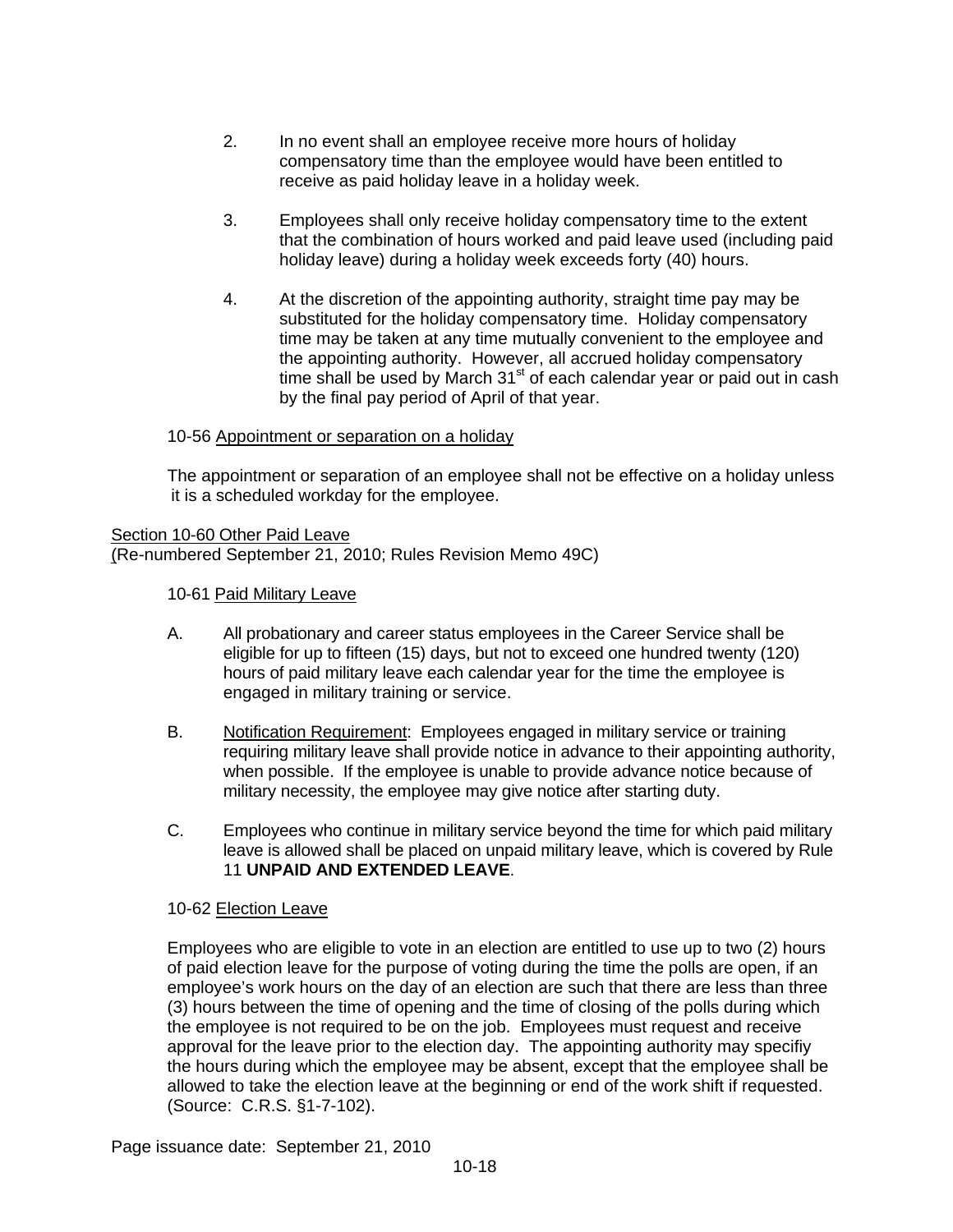# 10-63 Court Leave

- A. An employee shall be granted paid court leave during time the employee is regularly scheduled to work, if the employee is:
	- 1. Required to serve as a juror in a court of law;
	- 2. Subpoenaed to testify in court of law or administrative proceeding concerning matters arising out of the course of his or her employment; or
	- 3. Requested to serve as a witness in a court of law or administrative proceeding by his or her appointing authority or other authorized person to represent the City's interest in the legal proceedings.
- B. Court leave is intended only to apply to those time periods when the employee is needed for court service and for reasonable travel time between court and work.
- C. In order to receive court leave, an employee who is called for jury duty or to serve as a witness shall present the original summons or subpoena from the court to his or her supervisor and, at the conclusion of such duty, a signed statement from the Clerk of the Court or other evidence showing the actual time of attendance at court.
- D. Fees received for jury service in a Federal, State, or Municipal court shall be in addition to, and irrespective of, an employee's regular salary.

# 10-64 Investigatory Leave

An appointing authority may place an employee on paid investigatory leave pending an investigation of a possible rule violation or failure to meet standards of performance as provided in Rule 16 **DISCIPLINE AND DISMISSAL**. Investigatory leave may be for no more than forty-five (45) calendar days, unless an extension of time has been approved by the Personnel Director.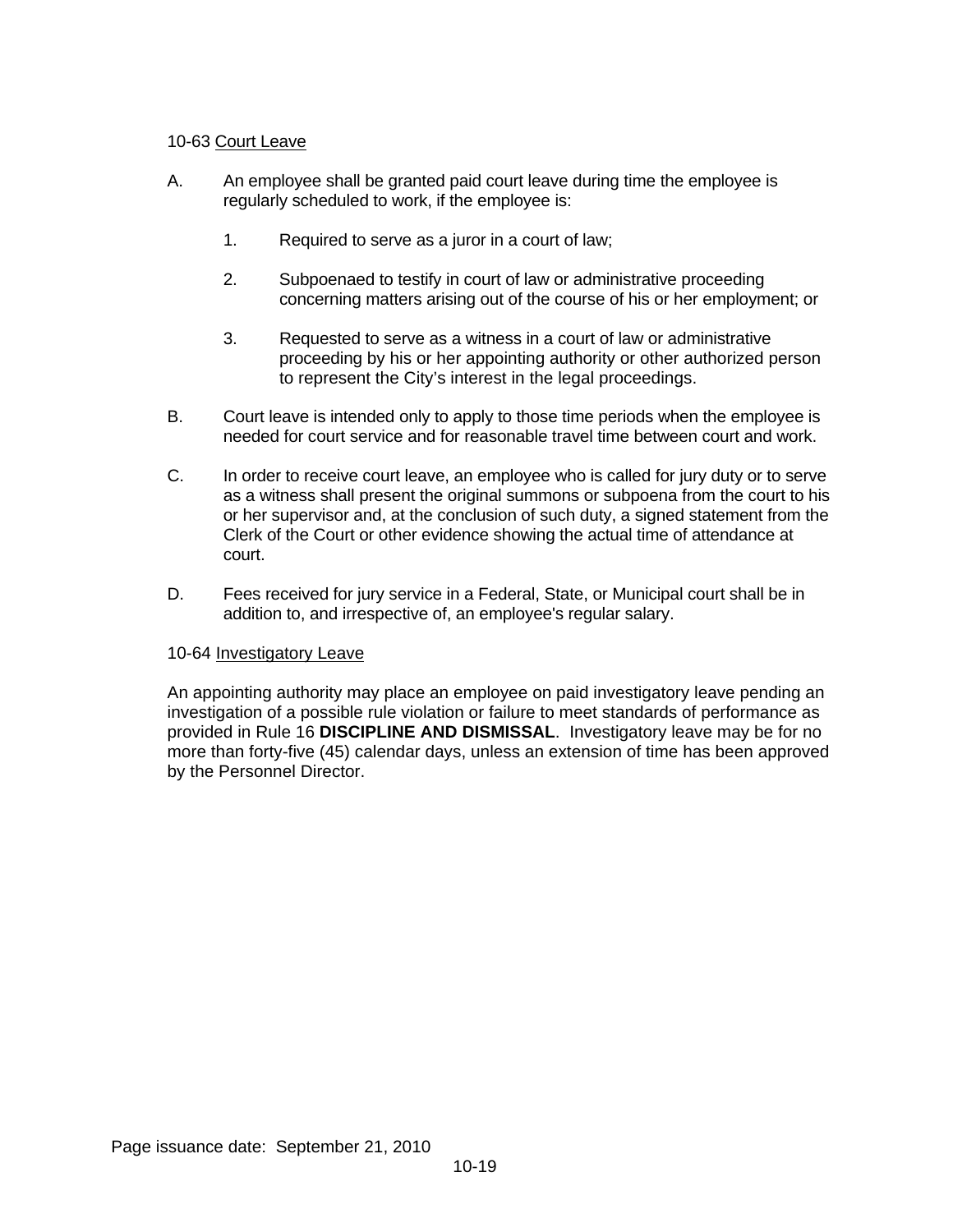# 10-65 Training Leave

- A. Appointing authorities may grant paid training leave. Any training program for which such leave is granted must be job-related, which includes career development training that will prepare the employee for advancement with the City.
- B. Appointing authorities may grant training leave for the purpose of attending institutes, seminars, or educational courses related to an employee's work for extended periods of time, at the appointing authority's discretion.
- C. Appointing authorities shall allow trainees or interns to arrange their work schedule if they need to attend classes during normal working hours. Trainees or interns are not entitled to training leave while attending classes for the degree or certificate program they are required to complete during their trainee or intern probationary period.
- D. Use of training leave by employees shall be arranged whenever possible during regularly scheduled work hours. Appointing authorities who require attendance at training activities during off-duty hours that are designed to increase the competencies, knowledge, skills and abilities of employees for the position which they presently occupy shall temporarily change the affected employee's standard work hours to include the training schedule. Employees who are required to attend such training during off-duty hours shall be granted paid training leave for the time spent in training.
- E. For the purposes of this subsection, on-line training courses shall be treated the same as classroom training sessions.
- F. Employees must present proof of attendance at any training for which they are authorized to receive training leave.

# 10-66 Compensatory Time

Compensatory time earned under the provisions of Rule 9 **PAY ADMINISTRATION** may be taken at any time mutually convenient to the employee and the appointing authority. However, all accrued compensatory time shall be used by March 31<sup>st</sup> of each calendar year or paid out in cash by the final pay period of April of that year.